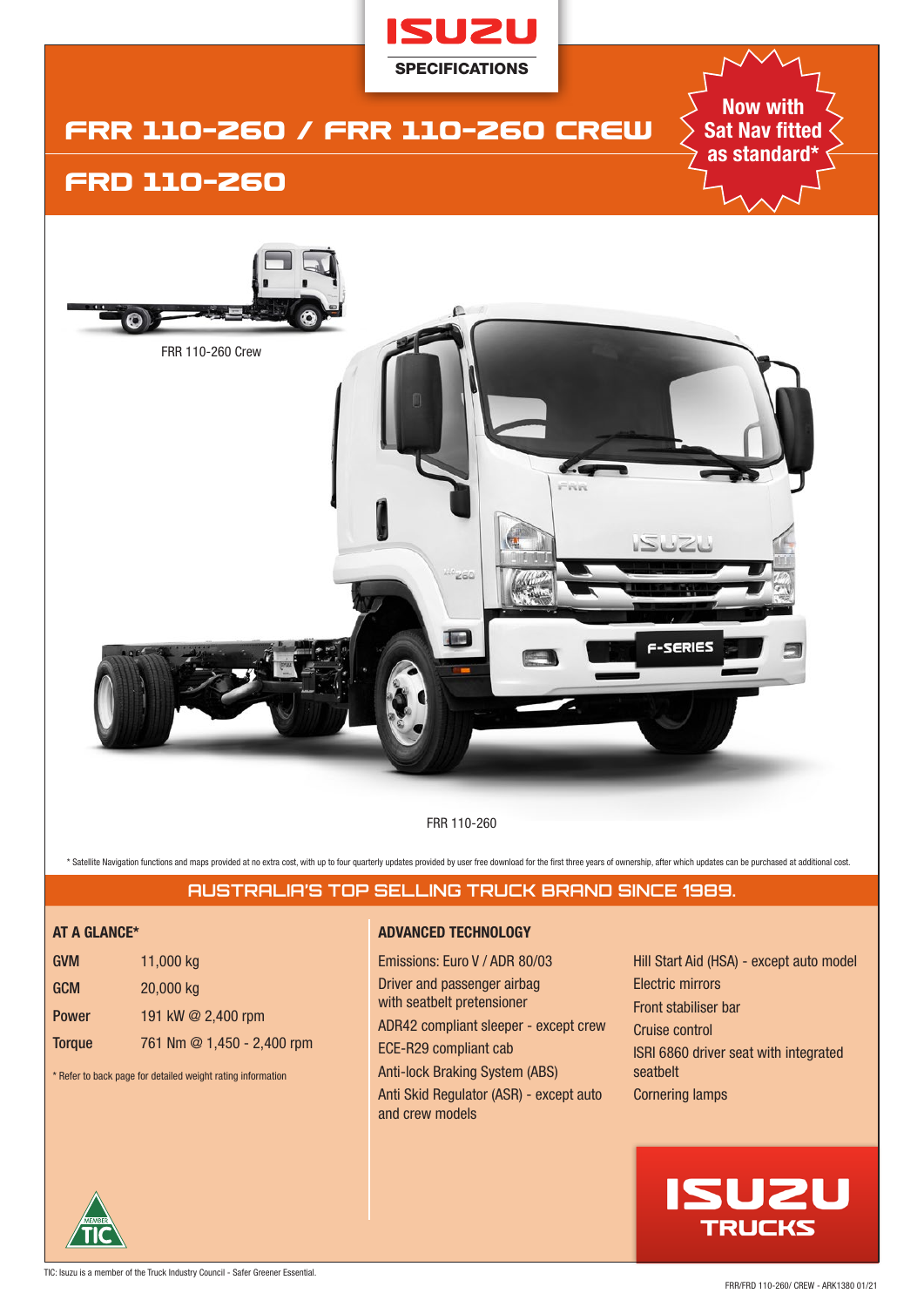# **DRIVELINE AND CHASSIS SPECIFICATIONS**

#### **ENGINE: ISUZU 6HK1-TCC**

| Type:                     | 6 cylinder 24 valve SOHC                                            |
|---------------------------|---------------------------------------------------------------------|
| Displacement:             | 7,790 cc                                                            |
| <b>Compression Ratio:</b> | 17.5:1                                                              |
| <b>Bore x Stroke:</b>     | 115 mm x 125 mm                                                     |
|                           | <b>Max power (DIN-NET):</b> 191 kW (256 HP) $@$ 2,400 RPM           |
|                           | (JIS Gross): 198 kW (265HP) @ 2,400 RPM                             |
|                           | <b>Max torque (DIN-NET):</b> 761 Nm (561 lb.ft) @ 1,450 - 2,400 RPM |

**(JIS Gross):** 788 Nm (581 lb.ft) @ 1,450 - 2,400 RPM **Induction system:** Electronically controlled variable nozzle turbocharger

with air-to-air intercooler.

**Fuel injection:** Direct injection high pressure common rail system. **Emission control system:** Cooled EGR with exhaust Diesel Particulate Diffuser (DPD). ADR 80/03 (Euro V) compliant. EEV compliant.

#### **CLUTCH (MANUAL TRANSMISSION MODEL)**

• Air assisted hydraulic control. Single plate 381 mm diameter.

• Total lining area: 1,363 cm<sup>2</sup>

#### **TRANSMISSION**

#### **ISUZU MZW-6P (except auto model)**

- 6 speed manual with air assisted shift.
- Synchromesh on gears 2-6. Triple cone synchromesh on 2nd and 3rd gears. Integral oil pump provides full pressure lubrication.
- PTO provision on LHS of transmission case. PTO drive from mainshaft gear. • Gear ratios (:1)

| 1st | 2nd | 3rd               | 4th   | 5th | 6th                 | Rev |
|-----|-----|-------------------|-------|-----|---------------------|-----|
|     |     | 6.615 4.095 2.358 | 1.531 |     | 1.000  0.722  6.615 |     |

#### **ALLISON LCT2500 (auto model)**

- 6 speed automatic. 5th generation electronic controls with adaptive shift.
- Allison long life TranSynd synthetic fluid.
- LHS and RHS PTO openings on transmission case. Torque convertor turbine driven PTO drive gear. • Gear ratios (:1)

|      | Gear ratios (: i ) |      |      |      |      |      |
|------|--------------------|------|------|------|------|------|
| 1st  | 2nd                | 3rd  | 4th  | 5th  | 6th  | Rev  |
| 3.51 | 1.90               | 1.44 | 1.00 | 0.74 | 0.64 | 5.09 |

#### **AXLES**

#### **Front:** Isuzu F041

• Reverse Elliot I-beam. 4,100 kg capacity.

**Rear:** Isuzu R077

- Full floating Banjo type. 7,700 kg capacity.
- Drive ratio: 4.333:1

#### **SUSPENSION**

#### **Front:**

- Single stage alloy steel taper-leaf springs.
- Double acting hydraulic shock absorbers. Stabiliser bar.
- **Rear: (FRR 110-260):**
- Multi-leaf main spring, multi-leaf helper spring.

### **REAR (FRD 110-260):**

- Hendrickson HAS200 airbag. 9,000kg capacity at ground.
- Outboard mounted double acting shock absorbers.



#### **BRAKES**

- Dual circuit air over hydraulic front and rear drum brakes.
- ABS.
- ASR traction control except auto and crew models.
- Hill Start Aid (HSA) except auto model.
- Front drum size: 320 x 120 mm
- Rear drum size: 320 x 145 mm
- Spring park brake.
- Air controlled exhaust brake.
- Air dryer.

#### **STEERING**

- Power assisted recirculating ball steering.
- Gear ratio: 16:1 18.8:1
- Turns lock to lock: 4.1
- Maximum angle: 52° (inside wheel) / 39° (outside wheel)

#### **WHEELS AND TYRES**

- 17.5 x 6.75 six stud steel wheels (except AW model).
- 17.5 x 6.75 six stud Alcoa aluminium wheels (AW model).
- 235/75R17.5 132/130M Michelin X Multi Z Tubeless.
- Maximum tyre rating:
	- Steer axle: 4,000 kg Drive axle: 7,600 kg
- Spare wheel and tyre assembly with winch type carrier.

#### **CHASSIS FRAME**

- Cold rivetted ladder frame with parallel side rails. HT540A high tensile weldable steel sidemembers.
- Frame dimensions:
	- Side rail (mm): 225 x 70 x 6.0 Rear frame width (mm): 840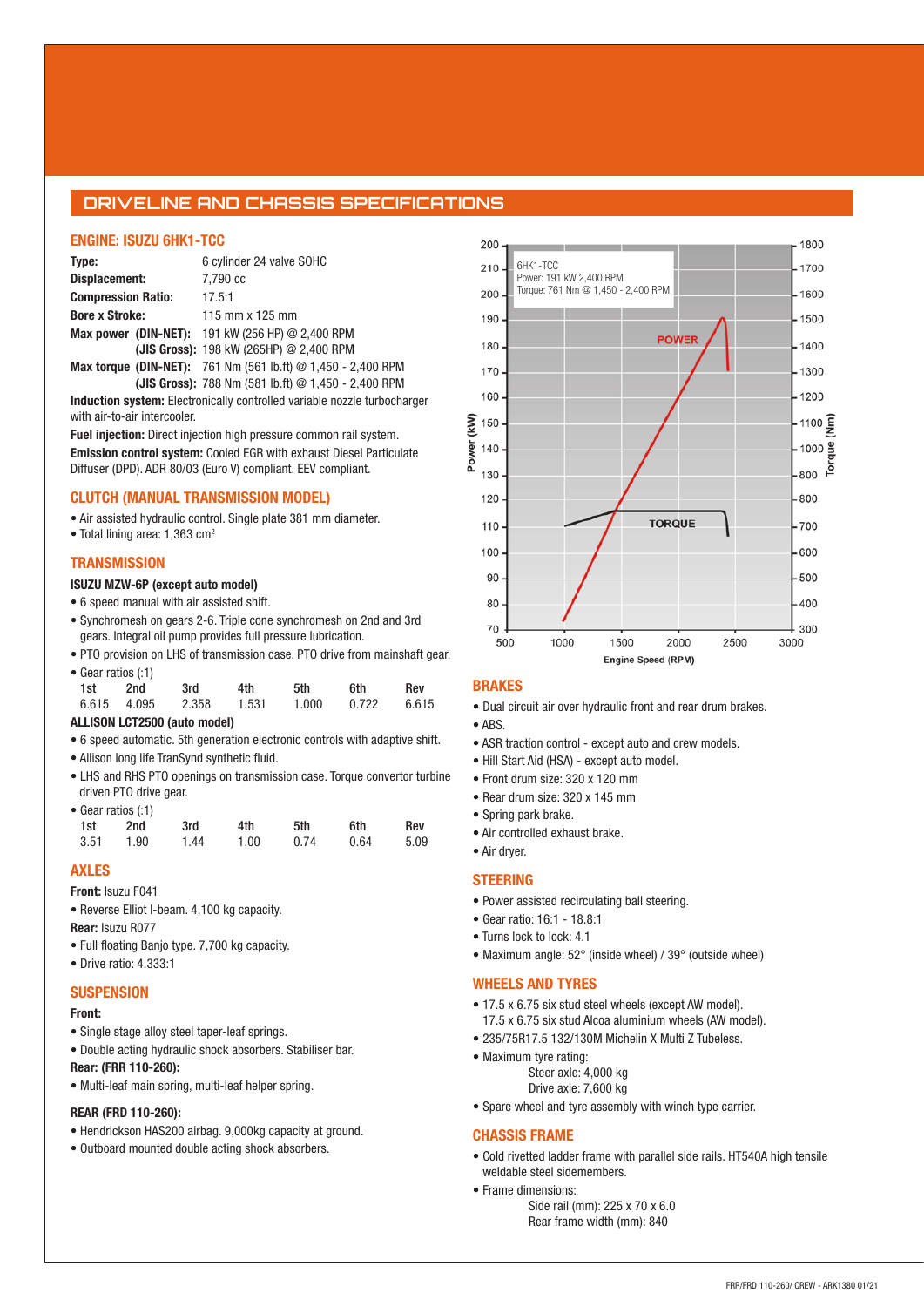#### **FUEL TANK**

- Frame mounted 200L steel fuel tank.
- Lockable fuel cap.

### **ELECTRICAL SYSTEM**

- 24 volt electrical system.
- 90 amp alternator.
- 24 volt, 5.0 kW starter motor.
- 2 x 115E41L (651 CCA) batteries connected in series.
- Underdash CAN interface unit and connector. SAE J1939 protocol. Facilitates connection to a Fleet Management System (FMS) (not supplied).

# **CABIN SPECIFICATIONS AND APPOINTMENTS**

#### **CAB EXTERIOR**

- All steel construction. High tensile steel used for cab underframe. **Single cab:** Manual cab tilt to 45° with torsion bar assistance. **Crew cab:** Electro-hydraulic cab tilt.
- Complies with ECE-R29 cab strength standard.
- **Single cab:** Liquid filled front and rear cab mounts. **Crew cab:** Rubber cab mounts.
- Heavy duty non slip entry steps.
- 90° opening internally reinforced front doors.
- Water spray suppression guards and front mudflaps.
- Laminated windscreen with shade band.
- Two speed windscreen wipers, with intermittent wipe mode.
- Halogen multi-reflector headlamps incorporating turn signals. Additional door mounted integrated side indicator/cornering lamps.
- Combination brake, turn, reverse and marker lamps, registration plate illumination lamps. Extended wiring harness. Reverse alarm.
- Roof-mounted clearance lamps.
- Heated and powered exterior main mirrors with flat glass and additional powered convex "spot" mirrors.
- Chrome grille.
- Body coloured steel air dam bumper with front foglamps.

#### **CAB INTERIOR**

- Isri 6860 air suspension driver's seat with pneumatic lumbar support, height, rake and automatic weight adjustment.
- Front passenger adjustable bucket seat and front centre seat with folding seat back.
- **Crew cab:** Rear bench seat with 4 seat capacity.
- 3-point lap sash seatbelts in all outboard seating positions. Driver seatbelt with pretensioner integrated with driver seat. Outboard front passenger seatbelt fitted with pretensioner. Centre seat lap belts.
- **Single cab:** ADR42 compliant sleeper.
- Driver and outboard front passenger airbag.
- Door and roof pillar entry assist grips. **Crew cab:** Full width rear grab rail with ashtray.
- Full interior trim, padded roof lining and vinyl floor covering. Driver and passenger windscreen header storage shelf.
- Tilt/Telescopic adjustable steering column, soft feel urethane steering wheel.
- Electric windows.
- Central locking with remote keyless entry and immobiliser.
- Twin cup holders. 24V Cigarette lighter. Dashboard hook.
- Front door mounted storage pockets and driver's side ashtray.
- Centre console box with storage tray. Fold down storage tray behind centre seat backrest.
- Fully integrated air conditioning and heater/demister with 4-speed fan and outlets for windscreen, side windows, face and floor. **Single cab:** Auto control, **Crew cab:** Manual control.
- Fluorescent type interior lamp with On/Door/Off switch.
- 2 DIN, two speaker multimedia unit with 6.2" LCD capacitive touch screen. 1.6GHz processor with Android operating system. DAB+ digital radio and fully integrated Bluetooth with voice recognition. Inbuilt PDF, photo and movie viewer. Internet radio accessible via smartphone. 32GB internal file storage. USB and auxilliary input connection provisions. Firmware and map updates possible via smartphone.

• DIN sized compartment for storage or for CB radio installation.

#### **ISUZU SATELLITE NAVIGATION**

Integrated with multimedia unit. Displayed information includes:

- Points of interest and Isuzu truck dealer locations.
- Road safety alerts.
- Speed limits and traffic signals.
- Route selection based on entered information such as vehicle weight and dimensions.

#### **DRIVER CONTROLS**

- Key-operated engine start/stop and steering lock. Engine idle speed control.
- HSA slow/fast engagement control and on/off switch except auto model.
- ASR on/off except auto and crew models.
- DPD regeneration.
- T-bar gear selection control (auto model).
- **Left side combination stalk:** Windscreen wipers, washers and exhaust brake.
- **Right side combination stalk:** Turn signals, headlamps and cruise control.

#### **INSTRUMENTATION**

- Electronically driven speedometer and tachometer. Digital odometer with integrated dual tripmeter. Engine coolant temperature, fuel level and air pressure gauges.
- **Warning lamps:** Check engine, oil pressure, ABS, SRS airbag, alternator charge, service brakes, park brake, seatbelt unfastened, low air pressure, low fuel level, cab lock.
- **Indicator lamps:** HSA (except auto model), warm up system, high beam, ASR (except auto model), DPD status, exhaust brake, turn signals, cruise control.
- Multi information display. Shows service intervals, vehicle systems status, instantaneous and average fuel consumption, DPD bar chart, hourmeter, voltmeter, time/day/date and includes 40-120km/h adjustable vehicle speed warning.

#### **OPTIONS AND GENUINE ACCESSORIES**

Include the following (extra cost, request a brochure and further details from your Isuzu dealer):

#### **Multimedia unit:**

- Supports up to five camera inputs. One digital camera with infra red and rear microphone input active when reversing. Four analogue cameras.
- Reversing sensors.
- Tyre pressure monitoring system.

# **Other:**

- Airbag compatible bullbar.
- Air deflector.

# **ISUZU CARE**

Isuzu Care gives truck owners access to products and services including Roadside Assist, Service Agreements, Extended Care, Extended Isuzu Assist and the Isuzu Care Centre. Call 1800 035 640.